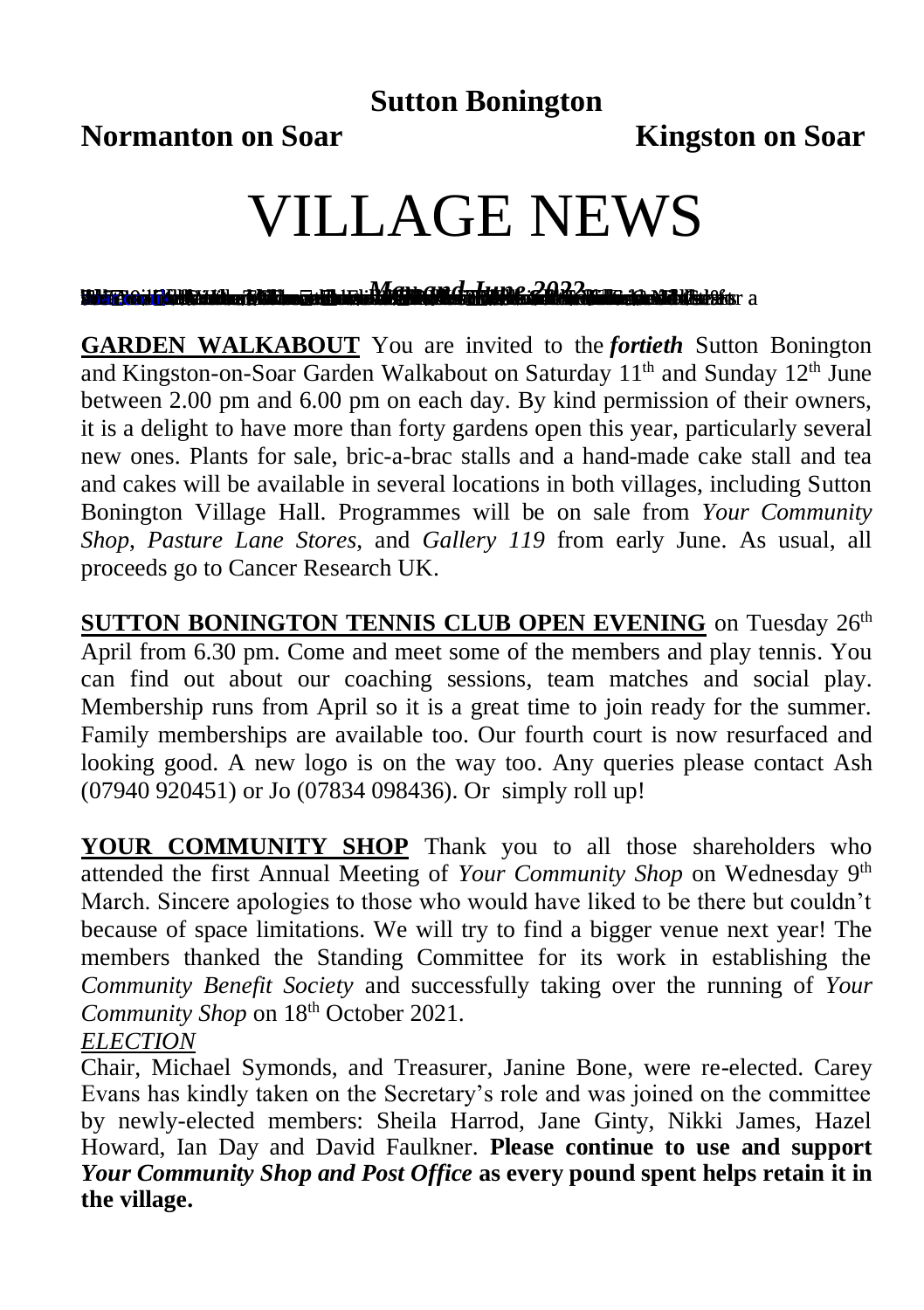**SUTTON BONINGTON CRICKET CLUB** is looking for new players for the 2022 season and would be delighted to hear from you if you're interested in joining. Please contact David Appleby (07855 934777) or Patrick Hood (07508 326009).

**POP-IN FOR COFFEE** at the Methodist Church every Monday between 09.30 and 12 noon. Join us for toast, teacakes, coffee, tea or hot chocolate. Everyone welcome. Bring a friend along!

## **SUTTON BONINGTON PRIMARY SCHOOL : PTA EVENTS**

*Playground Renovation Community Day* between 9.00am and 4.00pm on Saturday 23<sup>rd</sup> April. Join together with the PTA and families of the school to clear, repair and clean the playground and help the school to look the best it can. Please contact *[theostavri@yahoo.co.uk](mailto:theostavri@yahoo.co.uk)* or *text* 07796 205694 to let us know if you can help. There will be a job to suit everyone! Refreshments will be served.

Easter Treasure Hunt between Friday 1<sup>st</sup> and Monday 25<sup>th</sup>April. Follow our treasure trail around the village with 25 clues to solve. Trail clue sheets are £2 per family and on sale at *Your Community Shop and Post Office* and *Gallery 119* from  $1<sup>st</sup>$  April, to be returned by  $25<sup>th</sup>$  April. All correct answers will go into a prize draw.

The PTA will also be supporting *The Barking Mad Dog Show* on Sunday 5th June with a stall; the *Garden Walkabout* on Saturday 11<sup>th</sup> June (all profits to Cancer Research); *East Leake Carnival* on Saturday 25th June with a stall and *The Car Wash* on Saturday 16<sup>th</sup> July. Follow us on our Facebook page - *Sutton Bonington Primary School PTA*.

**SB MUSIC** has four unauditioned ensembles, all based at Sutton Bonington Campus - SB Symphony Orchestra (Sunday 1700-1900, upstairs in The Barn), SB Singers (Monday 1830-2000, upstairs in The Barn), SB Folk Band (Tuesday 1830-1930, Music Room) and SB Big Band (Thursday 1800-2000 Music Room). Rehearsals are open to everyone, both students and non-students. Rehearsals for all ensembles will continue throughout the summer so please come and join us! If you have any questions or would like more information please find us on Facebook at *SB Music Society* or e-mail us at *[sb-music@uonsu.com](mailto:sb-music@uonsu.com)*

*What do the donkeys on Blackpool beach have for their lunch..? (answer at foot of page 10)*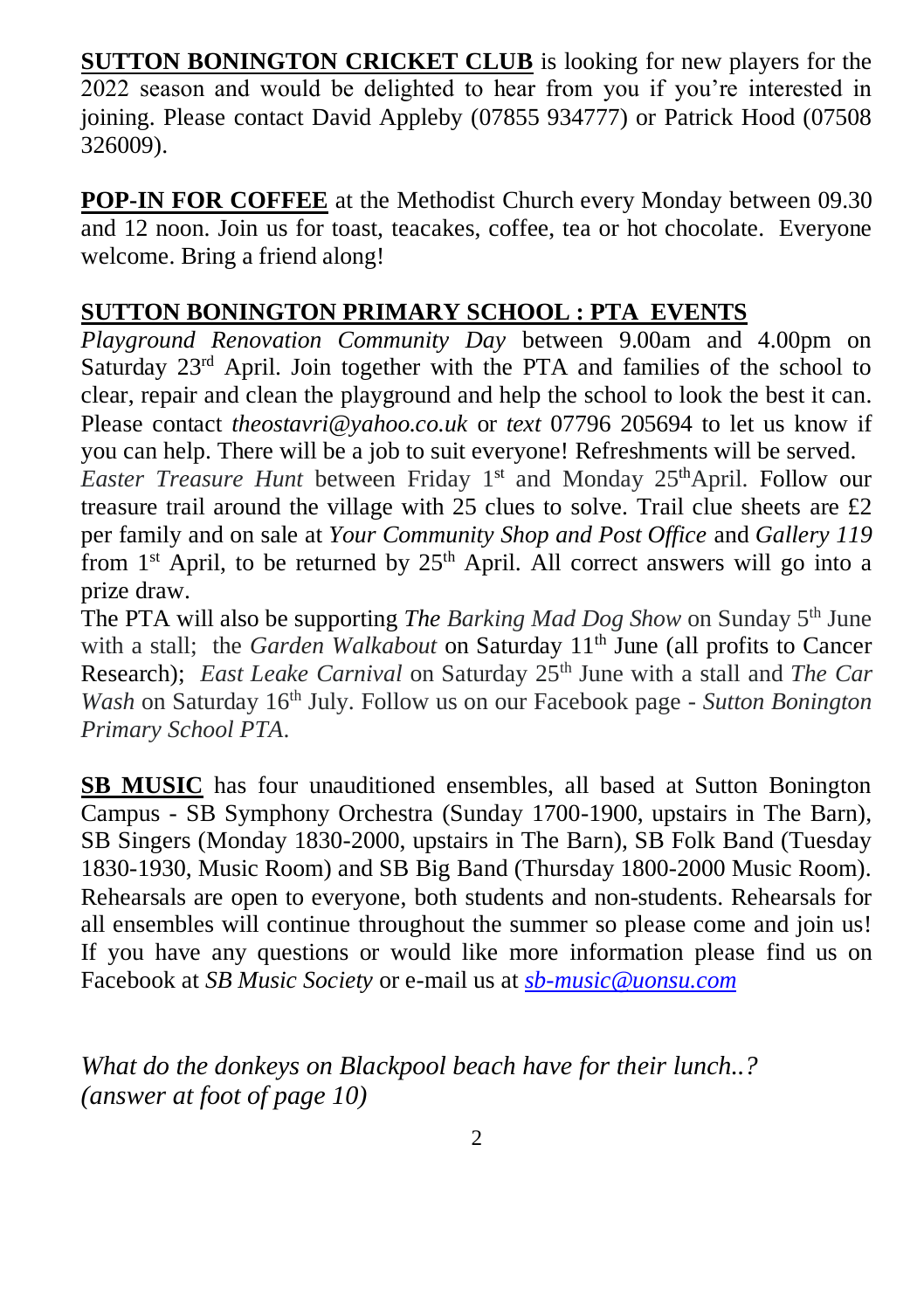**VILLAGE HEALTH GROUP: DISTURBING NEWS!** In complete contrast to the very well supported and positive consultation by the Village Health Group in Sutton Bonington Village Hall on 21<sup>st</sup> January (summarised in the last issue of the Village News) how very disturbing to hear that members of the Group's reception team have become the unfortunate victims of abuse from patients on a *daily basis*. In addition to the Sutton Bonington surgery, the Group has three others – East Leake, Keyworth and Ruddington – and details of the source(s) of this abuse have, perhaps fortunately, not been revealed. Details of the Group's policy towards this sort of thing can be found on its website. What a sad state of affairs, though, when the incidence of these events compels any organisation to draw attention to them.

**SB FEST** is back and bigger than ever! We cannot wait to welcome you to Sutton Bonington Campus on Sunday 8<sup>th</sup> May for a day of music, food, science, beer and art between 3.00pm and 11.00pm. As always, the *SB Farmers' Market* will provide tasty treats to help keep you fuelled through the fun-filled day. Student societies will be providing exciting activities for you to have a go at and we will be welcoming *BB Falconry Experiences* who are bringing some of their feathered friends for you to meet. Back by popular demand is the *Dog Show* and our various music acts will keep you tapping your toes throughout the day. Sound like fun? Follow us on Facebook *@SBFestUoN* and *Instagram @SBFest* to keep up to date with the latest information and keep your eyes peeled for some competitions too! Tickets are £5 per person with under-12s free and all proceeds this year will be donated to LOROS and the Stroke Association.

**NORMANTON-ON-SOAR CHAIN FERRY** The 2022 ferry season is now open. Run entirely by volunteers, it operates at weekends only until the end of September. Come along and enjoy a leisurely trip across the beautiful River Soar. For directions look out for the brown signs on the Normanton side of the river or, from the Hathern side, face the church spire and walk fifty yards to the right.

Operating hours are 10.00am to 4:30pm Saturday and Sunday. The fare is £1 per person per crossing. Bicycles and dogs are 50p each. Weekday group bookings on request.

We welcome new volunteers! If you are interested, please message via the Facebook page *Chain Ferry - Normanton-on-Soar* or contact Mike (842362).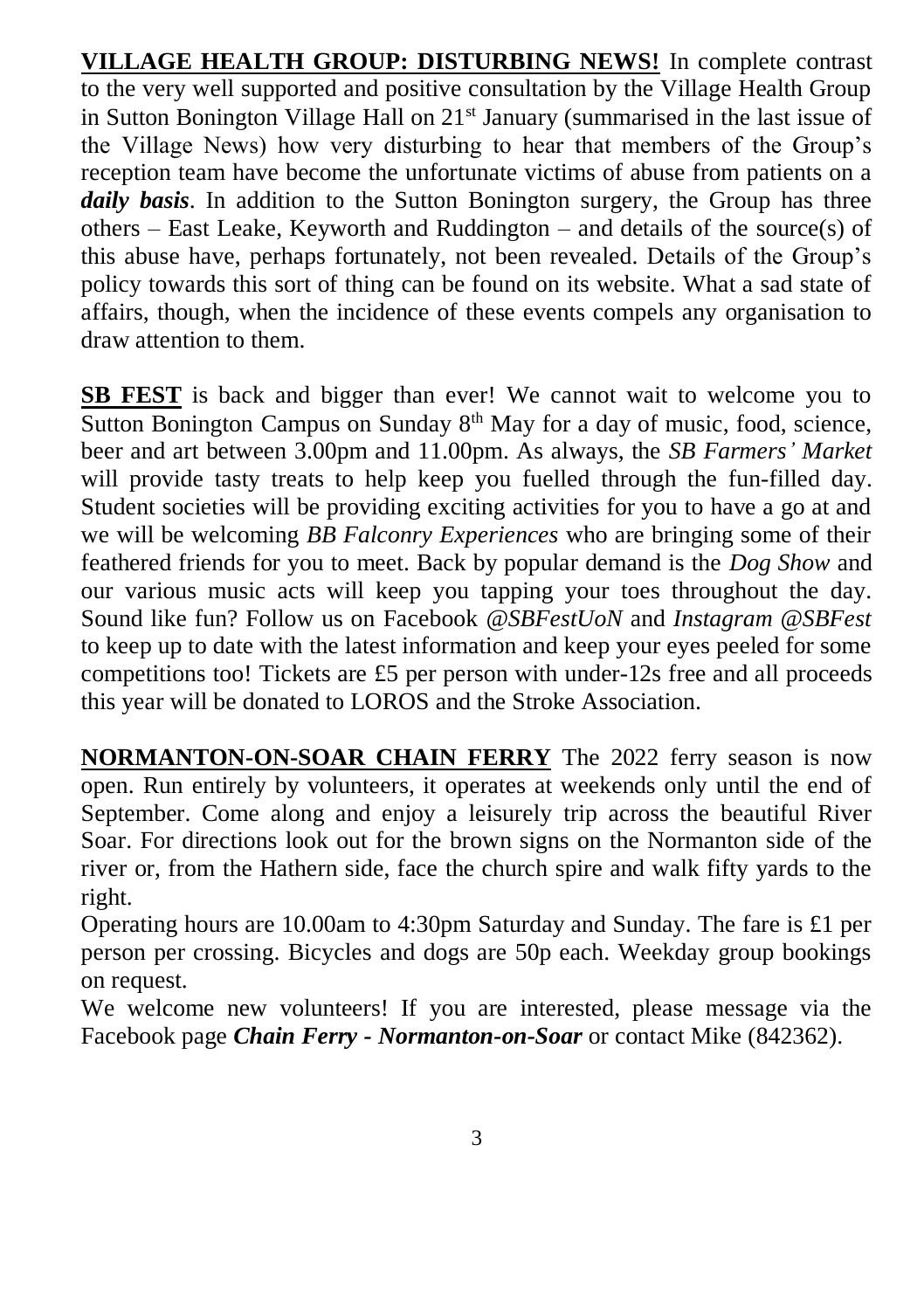**CHRISTIAN AID WEEK** is back, with lots of fund-raising events in both Sutton Bonington and Normanton-on-Soar to help some of the world's poorest communities.

*Saturday 14th May COFFEE MORNING* at the Methodist Church, Sutton Bonington between 10.00am and 12 noon.. Donations of books, cakes and plants are very welcome - please contact Pam Waters re cakes (672633) and Sylvia Holt re plants (672025) or just bring along your contribution.

*Saturday 14th May GALLOPING GOURMET* from 7.00pm. Three delicious courses at three different homes. A great way to meet people and make new friends! Tickets are £55 for two people and available from *Your Community Shop and Post Office* and *Pasture Lane Stores*. Contact Richard *[\(richardshore6@gmail.com\)](mailto:richardshore6@gmail.com)* or Lizzie *(lizbudgen@gmail.com)* for more information.

*Sunday 15th May BREAKFAST CAFÉ* between 08.30am and 10.00am at Sutton Bonington Baptist Church. Start your day with freshly-brewed coffee, croissants, bacon rolls and vegetarian sausages. All very welcome to join us for a delicious breakfast and good company.

*Sunday 15th May UNITED CHURCHES SERVICE* at 10.30am in the Methodist Church, Sutton Bonington. Find out more about the work of Christian Aid at this family-friendly service led by Alan Brady.

*Sunday 15th - Saturday 21st May A RANGE OF TOMATO AND CUCUMBER PLANTS,* as well as bedding plants, will be available outside Maggie Warren's home on Park Lane, Sutton Bonington.

*Monday 23rd to Friday 27th May**THE CHRISTIAN AID PLANT SALE* is being held again this year following the success of last year's Normanton-on-Soar bring-and-buy plant sale which raised £470. It will be at Barry and Gill Hilsdon's (opposite the school on Main Street, Normanton) during the week following Christian Aid Week. Please start cultivating cuttings and seedlings so that you can donate to the stall and, hopefully, purchase something to add to your garden collection!

*Sunday 15th - Saturday 21st May HOUSE TO HOUSE COLLECTION.* Our volunteers will be distributing Christian Aid week envelopes which can be returned to *Your Community Shop and Post Office* in Sutton Bonington, the *Community Shop* in Normanton or by post to Christian Aid. Alternatively you can donate at our online giving page *[https://giving.give](https://giving.give-star.com/online/christian-aid/sutton-bonington-and-normanton-on-soar-christian-aid-week-2022)[star.com/online/christian-aid/sutton-bonington-and-normanton-on-soar](https://giving.give-star.com/online/christian-aid/sutton-bonington-and-normanton-on-soar-christian-aid-week-2022)[christian-aid-week-2022](https://giving.give-star.com/online/christian-aid/sutton-bonington-and-normanton-on-soar-christian-aid-week-2022)* (or use the QR code at the foot of page 11 of this issue).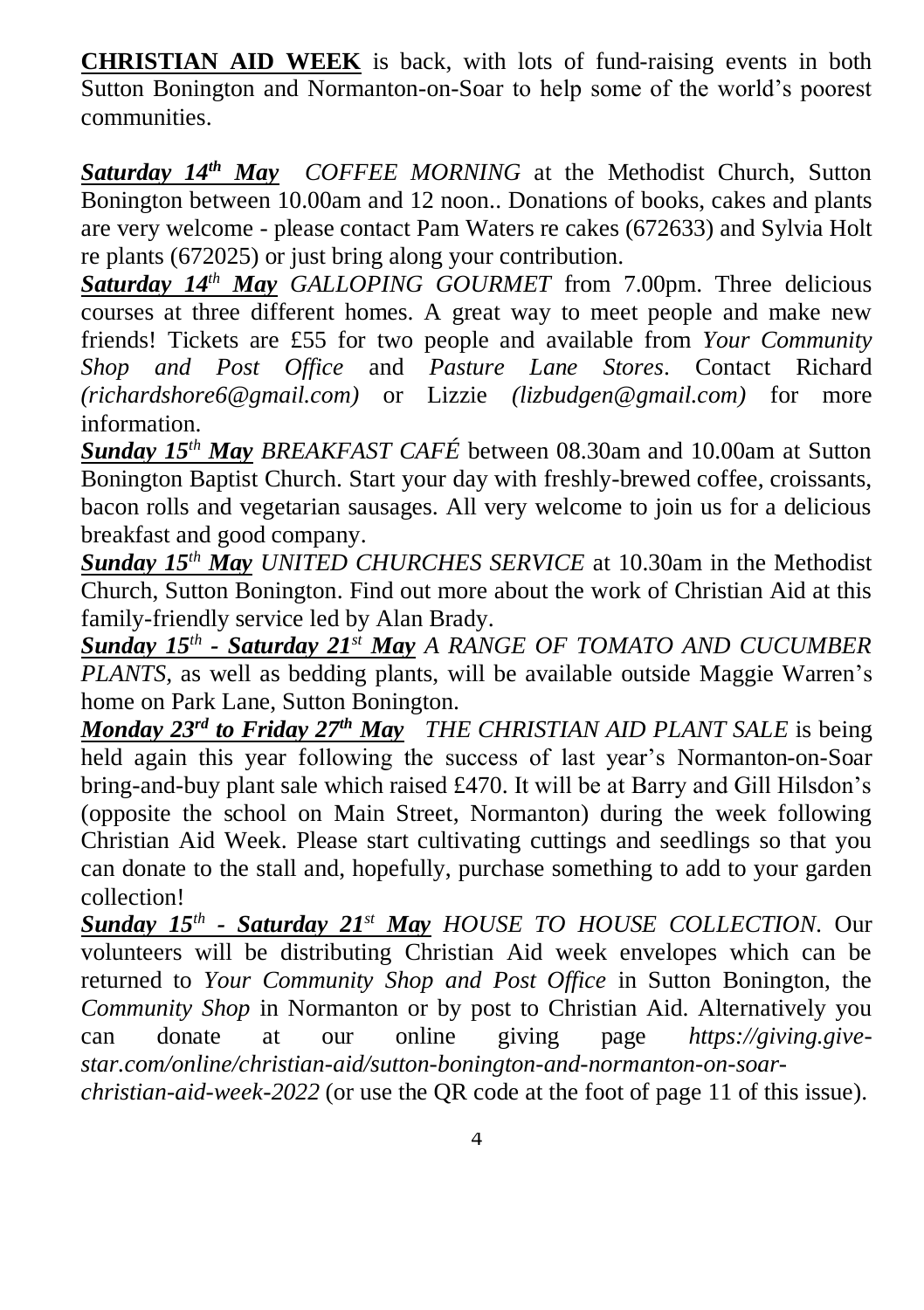### **SUTTON BONINGTON PARISH COUNCIL**

#### *NO MOW MAY*

The council invites you to join people all over the country in saying 'No' to lawn mowing this May and create a wild space in your garden. *No Mow May* is a movement that encourages people to leave their lawns to grow naturally during the month of May rather than mowing them. It also encourages councils and businesses to let parks, road verges, common areas, etc. go wild.

To share the benefits, download a free *No Mow May* poster which is available from the plant life website - *[https://www.plantlife.org.uk/uk/discover-wild](about:blank)[plants-nature/no-mow-may.](about:blank)*

You can take part in *Every Flower Counts* survey, which is used to see how many bees can be supported by UK lawns. This can be accessed here: *[https://www.plantlife.org.uk/everyflowercounts/frequently-asked-questions/](about:blank)*.

If you want to get involved in *No Mow May* but do not want to leave all your garden wild for the entire month or are unable to do so for space, safety, or other reasons then you can still take part in the survey.

**SUTTON BONINGTON PLAYING FIELD CAR PARK LIGHTS** The parish council has instructed a contractor to carry out the repair or replacement of the lights at the Playing Field Car Park. It is hoped that the work will be completed within the next month.

**SUTTON BONINGTON CRICKET CLUB** is running a *100-Club* to help raise funds towards replacement of our ageing practice nets. A number costs £20 and there will be six, monthly draws during the cricket season - April to September. Prize money will be confirmed once we know exact numbers but we hope it will be between £50 - £100 with a final prize around £150 - £200. If anyone is interested in joining our club, we are always keen for new players to join our friendly village club aimed at all ages and abilities so if you are interested or would like more information contact Patrick Hood (07508 326009) or Richard Wells (07967 589877). Patrick is often available at Pasture Lane **Stores**.

**SUTTON BONINGTON SUMMER HOLIDAY PLAYSCHEME** will take place from Monday 1<sup>st</sup> - Friday 5<sup>th</sup> August and Monday 8<sup>th</sup> - Friday 12<sup>th</sup> August between 10.00am and 12 noon at the Sutton Bonington Playing Field.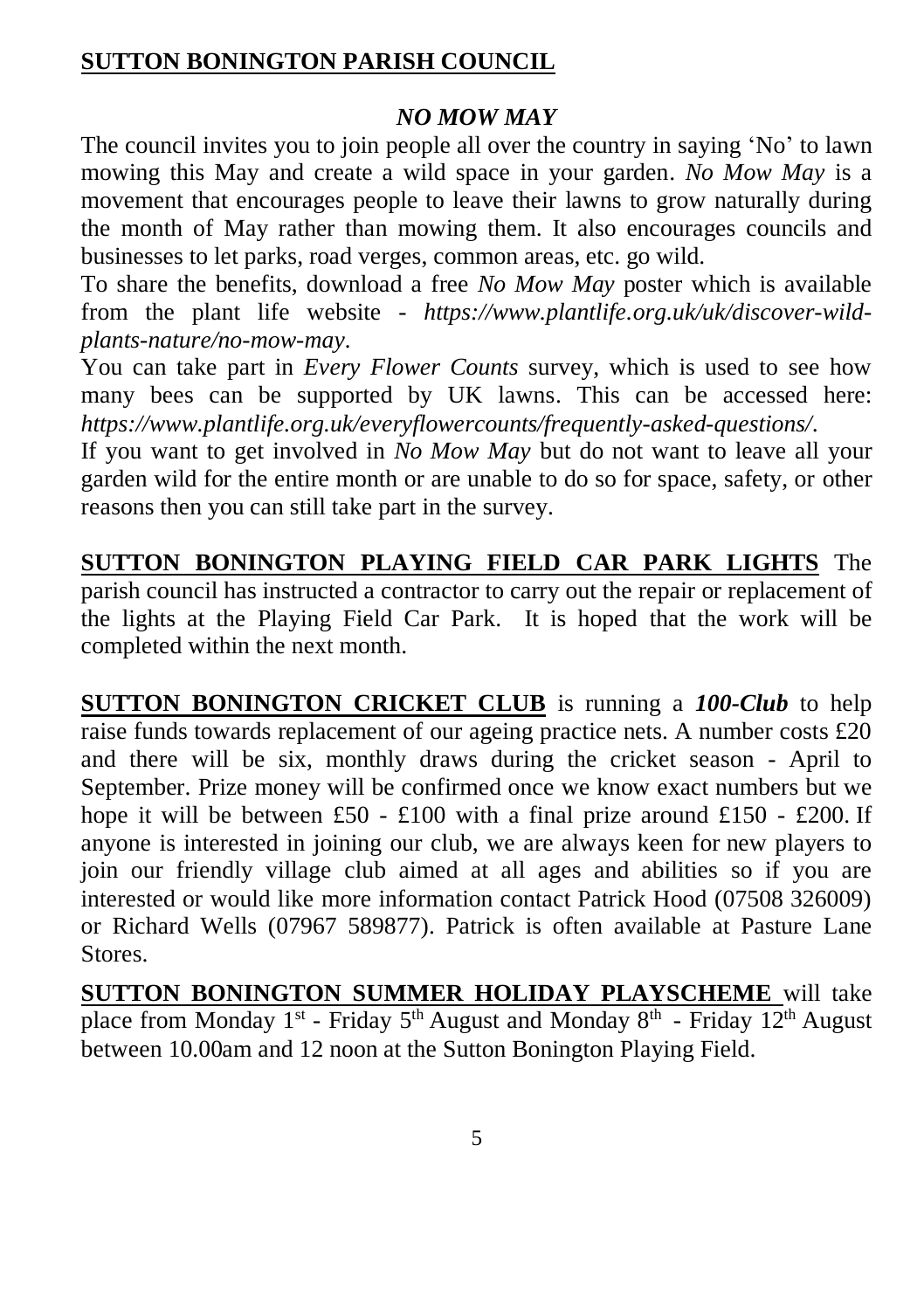**THE METHODIST CHURCH's** *Afternoon Tea* continues to be held in Sutton Bonington Village Hall. Do come along for sandwiches, cake and chat on Thursday 26<sup>th</sup> May and Thursday 23<sup>rd</sup> June between 2.30pm and 4.30pm. Everyone welcome.

**NORMANTON-on-SOAR COMMUNITY SHOP** A shortage of volunteers means that the shop is open only on Monday, Wednesday, Friday and Saturday mornings between 10.00am and 1.00pm. If you are able to spare a couple of hours a week and would like to help, please call during opening hours or contact the shop - 646464. A loyalty scheme has also now been introduced. Buy eight coffees and get a ninth one free!

**NORMANTON-ON-SOAR WOMEN'S INSTITUTE's** Annual General Meeting will be on 3<sup>rd</sup> May with bingo and chat after the business. The speaker at the meeting on 7th June will be telling us *The Secrets of the Kennedys*. All meetings are held on the first Tuesday of each month in Normanton-on-Soar Village Hall at 7.30pm. Visitors are welcome and your first one is free! Come and join our varied group.

**LUNCH CLUB** is back in Sutton Bonington Village Hall on the second Thursday of each month. We are a very friendly bunch and anyone who joins us will be made very welcome. The Hall is open from 11.30am for tea or coffee with lunch served at mid-day. The price is still £3. Please come and join us or, if you possibly can, offer your services as a helper. The next dates are  $12<sup>th</sup>$  May,  $9<sup>th</sup>$ June and 14th July. Please ring Sue James for further details (673460) or the special event on 2<sup>nd</sup> June (see next paragraph).

**LUNCH CLUB - JUBILEE CELEBRATION** Our regular lunch dates appear above but, on Thursday 2nd June, we have a special *Jubilee Tea* event in Sutton Bonington Village Hall. Anyone who's not a regular diner can contact Sue (673460) to book a place for this *free tea* with live entertainment all afternoon - 2:30pm to 4:30pm. Wear red, white and blue please!

**OUR LADY OF ALL ANGELS, EAST LEAKE** The time for the Vigil Mass has returned to 6.00pm on Saturday at East Leake and 11.00am on Sunday at Keyworth.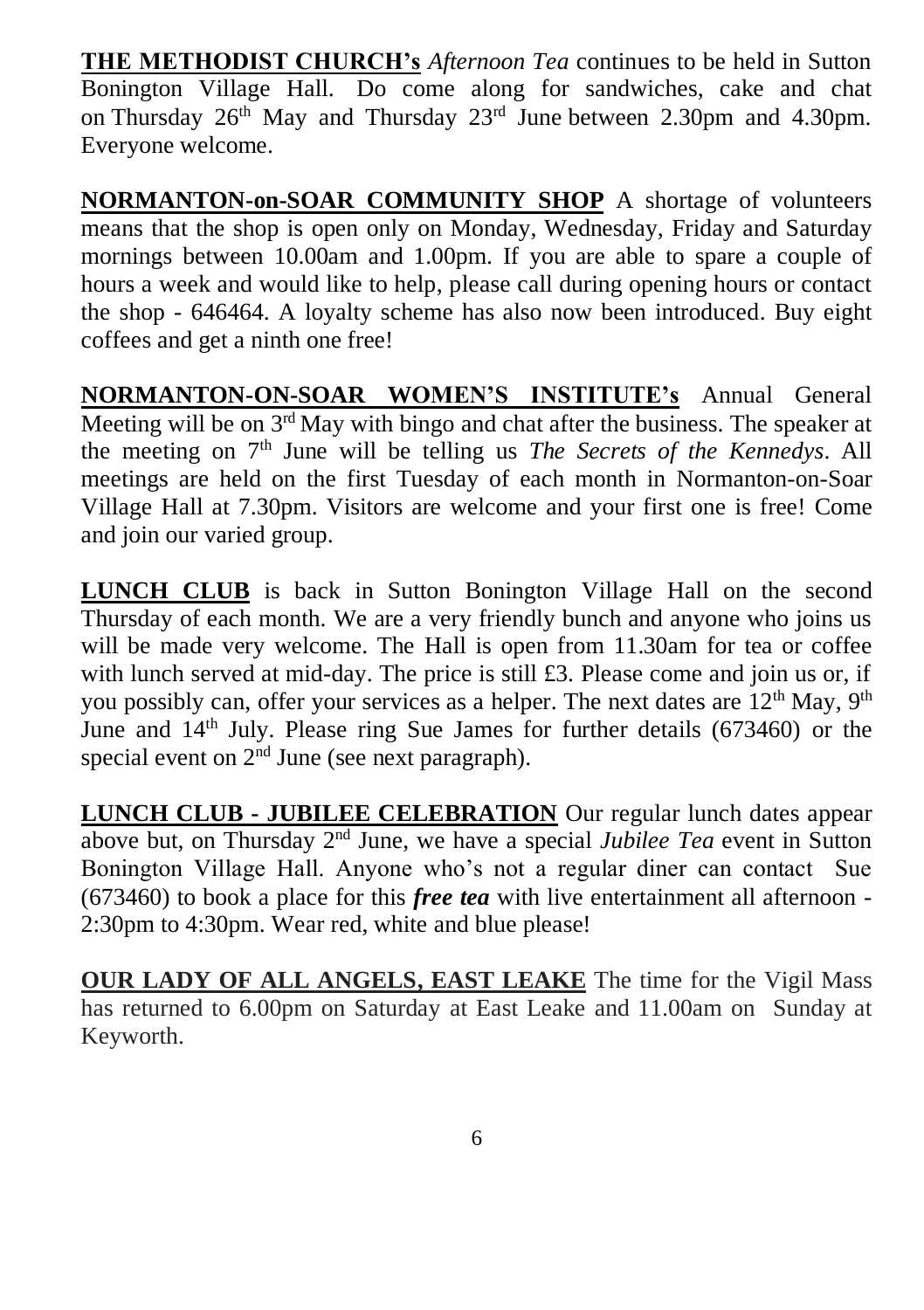**NORMANTON's PLATINUM JUBILEE CELEBRATIONS** On Saturday 4 th June, we will be celebrating the Jubilee in the field alongside Normanton-on-Soar Village Hall. Starting at 5.00pm and continuing until late, there will be a marquee with a band and a singer and disco later on. There will be a licensed bar and complimentary tea and coffee will be served as well as barbecued burgers at £2.50 each. Also, please feel free to bring along your own picnic. Matt Barney, our Nottinghamshire County Councillor, will lead a toast to the Queen, with a complimentary glass of bubbly and a slice of Jubilee Cake made by the Women's Institute. You are invited to wear fancy dress from the 1950s onwards. Although this is optional (!) there will be a prize for the best-dressed on the day. Tickets for this *ticket-only event* will be available from Normanton-on-Soar Community Shop at £10 per adult, children under-12 free. They will be on sale nearer the time on a first-come, first-served basis. Other villages from the Soar Valley area are also welcome.

**SUTTON BONINGTON SHOW** is on Sunday 4<sup>th</sup> September on the Sutton Bonington Playing Field. Entertainment will be jousting from the Knights of Nottingham and Titan. There will be many and varied craft and trade stalls along with lots of other exhibits and demonstrations.

**VILLAGE SHOW CAFE VOLUNTEERS** The show raises thousands each year for charity and all monies from the cafe contribute to this. We need more volunteers, please, so, if you can spare time on the day to serve drinks and food or if you can help on the Saturday morning before to make sandwiches or set up the room this would be very much appreciated. If you are not able to do that, could you make a cake (or two!)? Please contact Sue (673460 or *[sueliljames@yahoo.com](mailto:sueliljames@yahoo.com)*) if you can help in any way. It would make a great deal of difference if we get a few more helpers. Thanks so much.

**ST MICHAEL'S CHURCH, SUTTON BONINGTON** Sunday morning services at 11.00am will move from St Anne's to St Michael's for the summer and autumn.

**THE CHURCH FETE** will be held in the lovely grounds of The Hall on the afternoon of Sunday  $10<sup>th</sup>$  July by kind permission of Claire and Edward Elton. Dogs on leads are always welcome and this year we hope to have a show for them so please bring them along. Stalls, sideshows, live music and teas in the Orangery. All proceeds will go to St Michael's and St Anne's churches.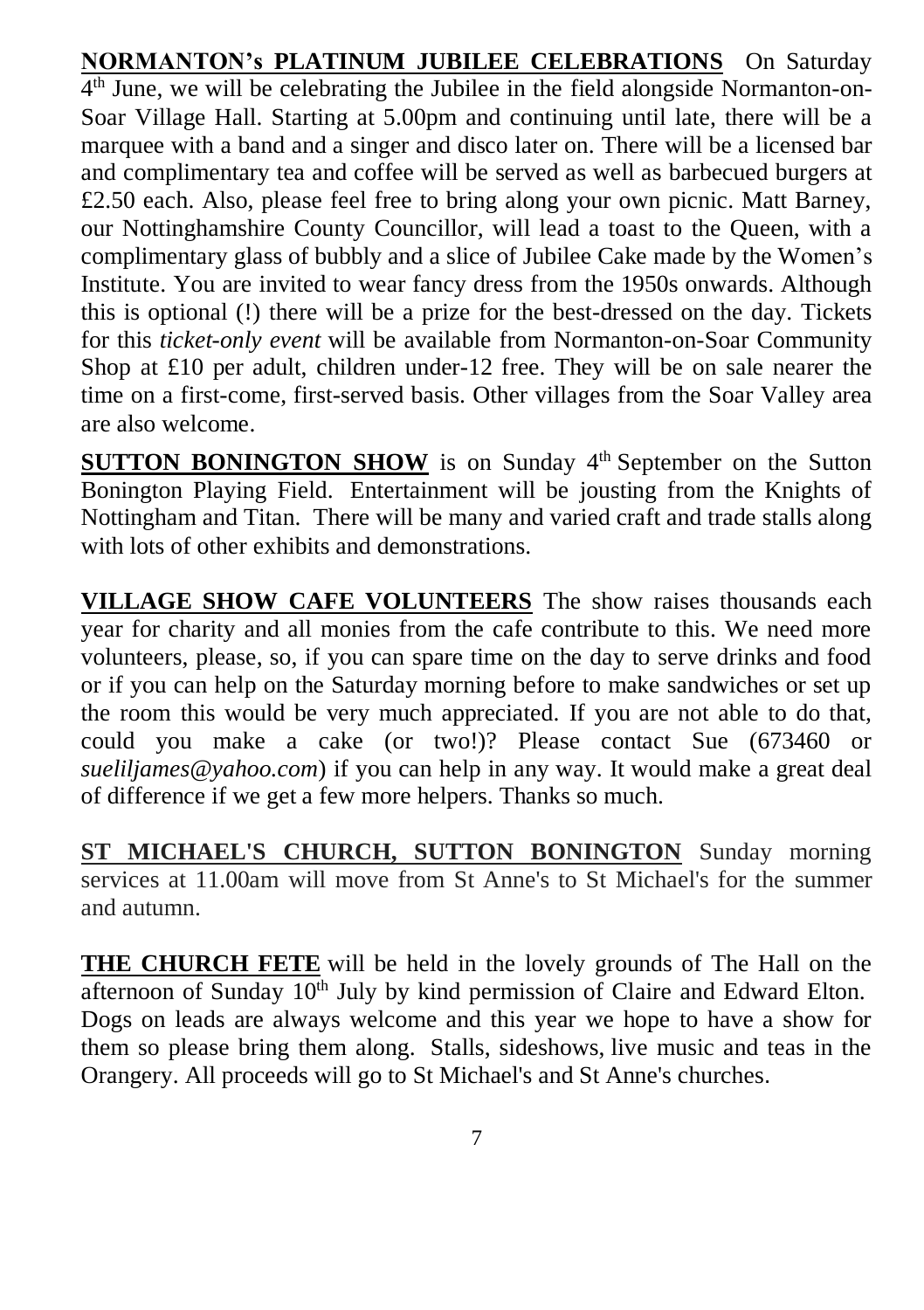## **THE HORTICULTURAL SHOW AND FUR AND FEATHER MARQUEE**

looks forward to continued support at Sutton Bonington Show and hopes for a large number of entries. The schedule for exhibits in the Horticultural Show, which is open to all residents of Sutton Bonington, Kingston-on-Soar, Normanton-on-Soar, Ratcliffe-on-Soar, West Leake and Zouch is now available from *Your Community Shop and Post Office.* It can also be found on *Facebook*  and has been e-mailed to all members of the Horticultural Society. If you have any questions please contact Colin Blackshaw (672144). For those keen to get ahead, the painting or drawing (Class 75) is a *Portrait of a Person*. Photography (Class 76) is *Water.* The photographs (Class 77) are *Seasonal Flowers,* being four photographs mounted on one piece of card. The children's Class 82 - up to and including eleven years of age – is a photograph of *Trees*. All the usual classes are there so get sewing, growing, baking and making ready for September!

**QUIET SPACES - JULIAN GROUP AND TAIZÉ** The next *Julian Group* meetings will be on  $26<sup>th</sup>$  April and  $24<sup>th</sup>$  May at 6.30pm. All are welcome to these contemplative groups. After a brief introduction, our times together are based on the simple idea of spending at least half an hour in silence, waiting on God and are open to anyone who would like to come. You can find more information on the website: *www.thejulianmeetings.net* or e-mail *[sue.archbold@btinternet.com](mailto:sue.archbold@btinternet.com)* (842341). The next Taizé-style service is planned for Tuesday  $28<sup>th</sup>$  June at 6.30pm.

**UKRAINE SERVICES** St James has held a couple of short, thirty-minute services to think about the situation in Ukraine, with music, readings and prayers. To remember those in Ukraine, we have a candle burning each day in the font area of the church

**NORMANTON-on-SOAR MEN'S ASSOCIATION** will be playing croquet on the afternoon of Monday 30<sup>th</sup> May in the field alongside Normanton-on-Soar Village Hall. No experience is necessary but it would help if you could let us know in advance if you will be joining us. Please contact Neil Blythe (843825). On the evening of Monday  $27<sup>th</sup>$  June, we will be flat green bowling at Sutton Bonington Bowls Club. No experience necessary. To join, please contact John Herrington (646240).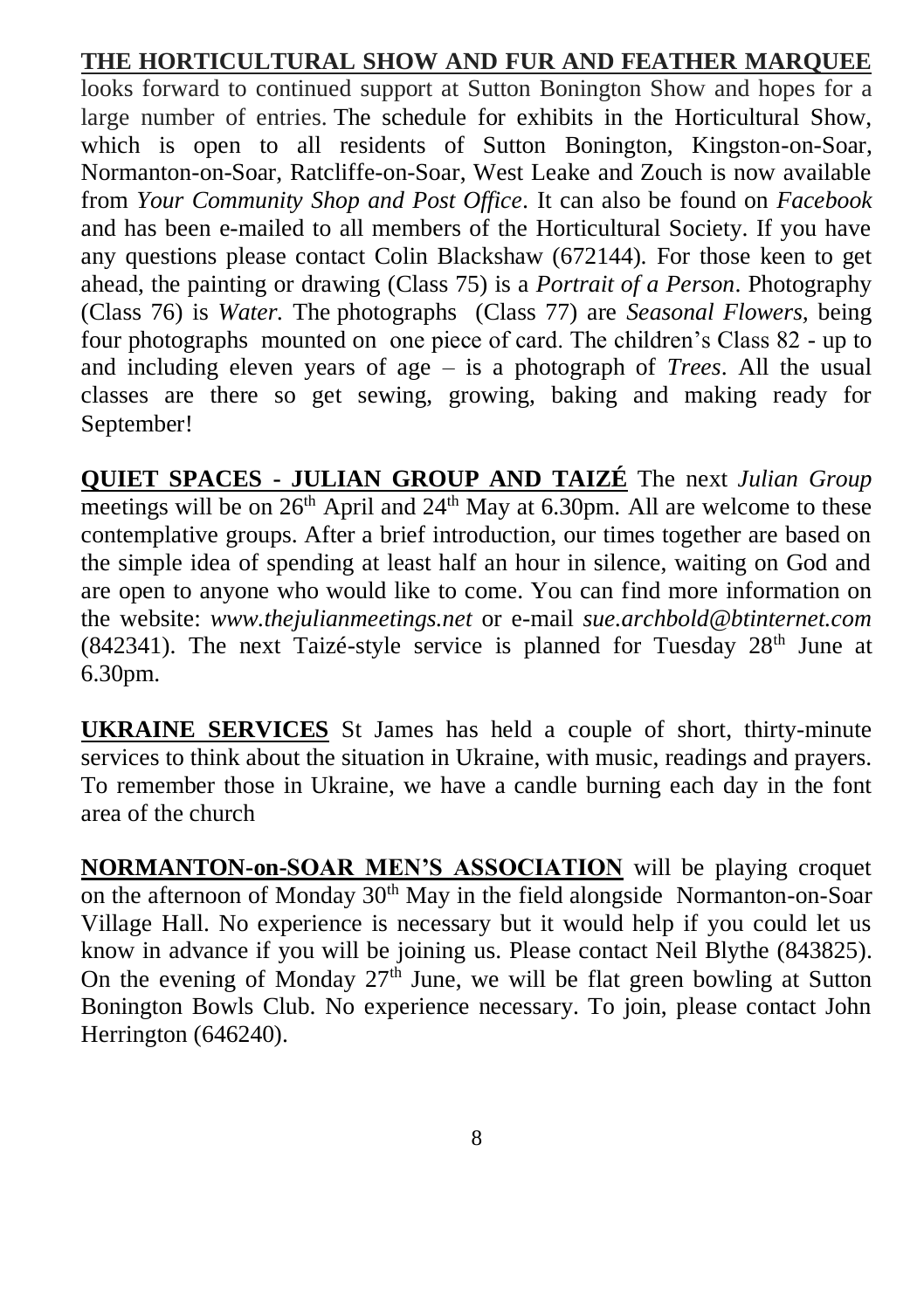## **ST JAMES CHURCHYARD - CELEBRATING OUR WILDFLOWERS**

Many thanks to the Normanton-on-Soar Environment Group for putting together plans for our churchyard last year. The design of the wildlife area is taking shape. Going forward, areas will be left unmown in specific 'meadow spaces,' during spring and summer. This way they will be able to flower and set seed. Since the 1930s, the UK has lost 97% of its wildflower meadows. The threat of biodiversity collapse, not to mention a third of our food requiring pollination by insects, means that working with wildlife is an important part of our future. We will be putting together an exhibition board in the church showing what plants to look out for.

**THE CARPENTER'S ARMS** has been really grateful for all the groceries and toiletries that have been donated. Many people are adding extra items to their supermarket shopping and this makes such a difference to the residents staying in the men's hostel. If you would like to donate items for The Carpenter's Arms, please put them in the baskets opposite the main door of St James church. At this time of rapidly rising prices, donations are even more welcome.

**SOAR BOATING CLUB BIRTHDAY SERVICE** will be at 11.00am on 5<sup>th</sup> June. This is, of course, the Queen's Platinum Jubilee weekend, so there are plenty of things happening such as the party at the Village Hall and, as the Soar Boating Club has decided to hold its usual Birthday Service as part of those celebrations, there will be no service at 9.30am on that day. All are welcome to join us at this service.

**THE ANNUAL CHURCH MEETING AT ST JAMES** was held on Sunday 3<sup>rd</sup> April. The Parochial Church Council (PCC) was elected as follows: Brian Archbold (Churchwarden, Treasurer, Electoral Roll Officer and Deanery Synod Representative), Dr Sue Archbold (Chair of PCC), Dr Rob Caves, Sue James (Deanery Synod Representative), Peter Tyers (Churchwarden) and Dr Terry Tyers (Secretary of PCC). For a copy of St James church Annual Report for 2021 please e-mail Brian (*[brian.archbold2@btinternet.com\)](mailto:brian.archbold2@btinternet.com).* The church has been open daily between 10.00am and 4.00pm for private prayer and meditation. There is no further news of a new priest being appointed but the post has been advertised. Peter Tyers gave his report on the church fabric, with the new kitchen facilities now in use, and progress made on the storage facility. We are grateful for the donations we have received specifically for the church improvement fund, which enable us to look ahead in our planning.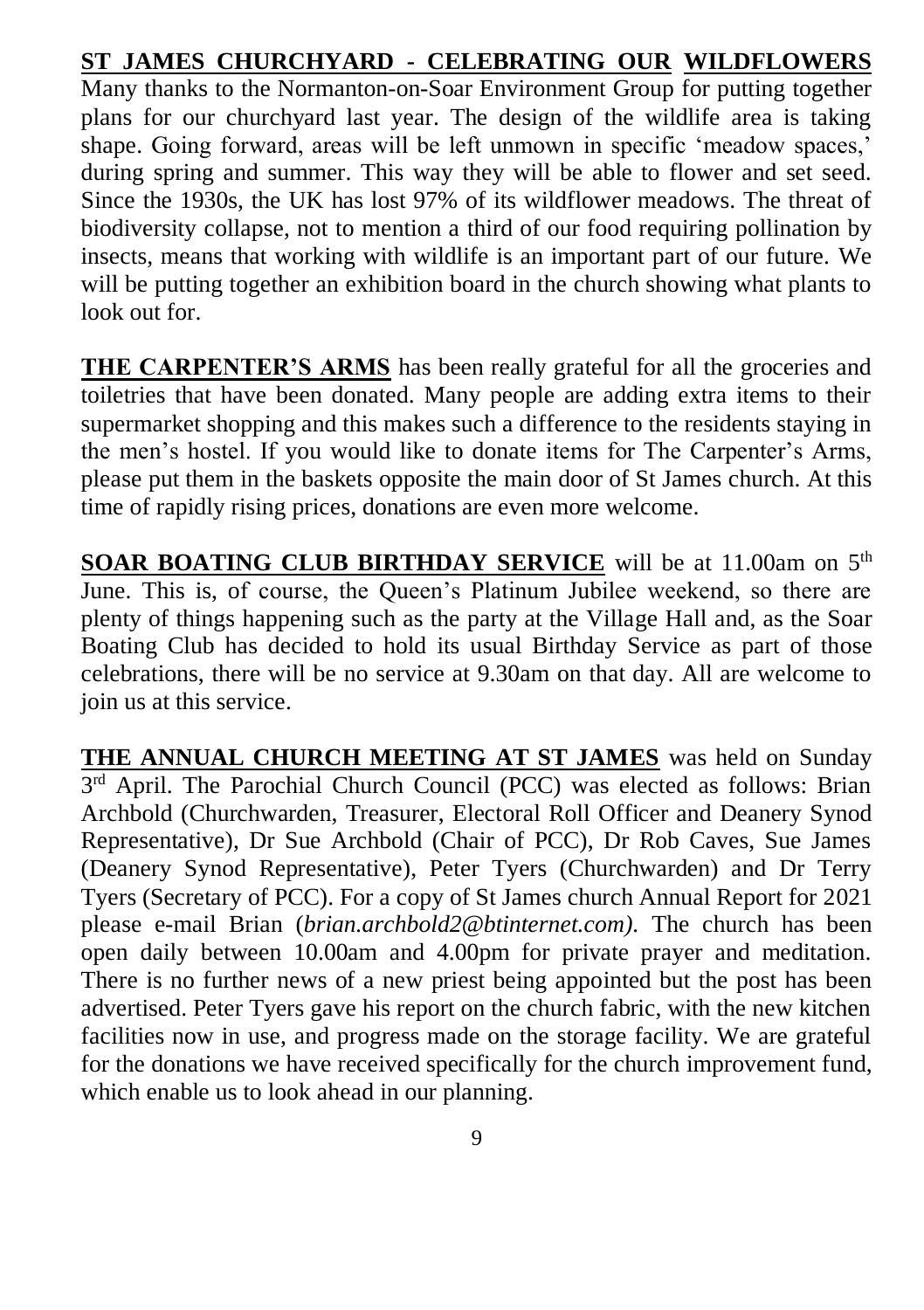**SUTTON BONINGTON BAPTIST CHURCH** services continue both in person and on *Zoom* (10.30am). They are also available to catch up on *YouTube* and you are most welcome to join us by either route. Please contact us through our website if you would like to have the appropriate links. The following groups for babies, children and young people take place on Sunday morning at 10.45am. *Crèche* and *Roots and Shoots* for babies, toddlers and primary age children

(including music, craft, games and bible stories). *Revelation* for secondary school age young people (a chance to socialise, play games, learn to read the bible and pray).

*The Queen's Platinum Jubilee* Churches Together in Sutton Bonington will be holding an event on  $5<sup>th</sup>$  June as part of the nationwide celebrations. Look out for more details/advertising nearer the time.

*Christian Aid Breakfast Café* Sunday 15th May between 8.30am and 10.00am. We look forward to opening our popular breakfast café again whilst raising funds for the work of Christian Aid.

*Ukrainian Refugee Support* If you are thinking about hosting a Ukrainian refugee or family we'd love to hear from you so that we can put you in touch with other hosts whom we know and all work together to offer the best possible support. Get in touch via *[www.sbbaptist.org.uk/contact.](http://www.sbbaptist.org.uk/contact/)* Thank you.

Other regular events currently include…

- Home Groups (alternate Thursdays)
- Little Seeds (a toddler music group on alternate Thursdays)
- Rock Solid (Tuesday evening youth club for school years 7-9)
- Student Life Group (Sunday evenings)
- International Students Bible Study (Wednesday evenings)
- SB Youth (for 16-18 year olds) alternate Friday evenings featuring games, events, food and Bible study
- Coffee Break (alternate Wednesday mornings give a chance to enjoy refreshments and a short informal service in the lounge)

Do contact John Hebblethwaite via the website to find out more details about any of our services and regular events.

*…about twenty minutes!*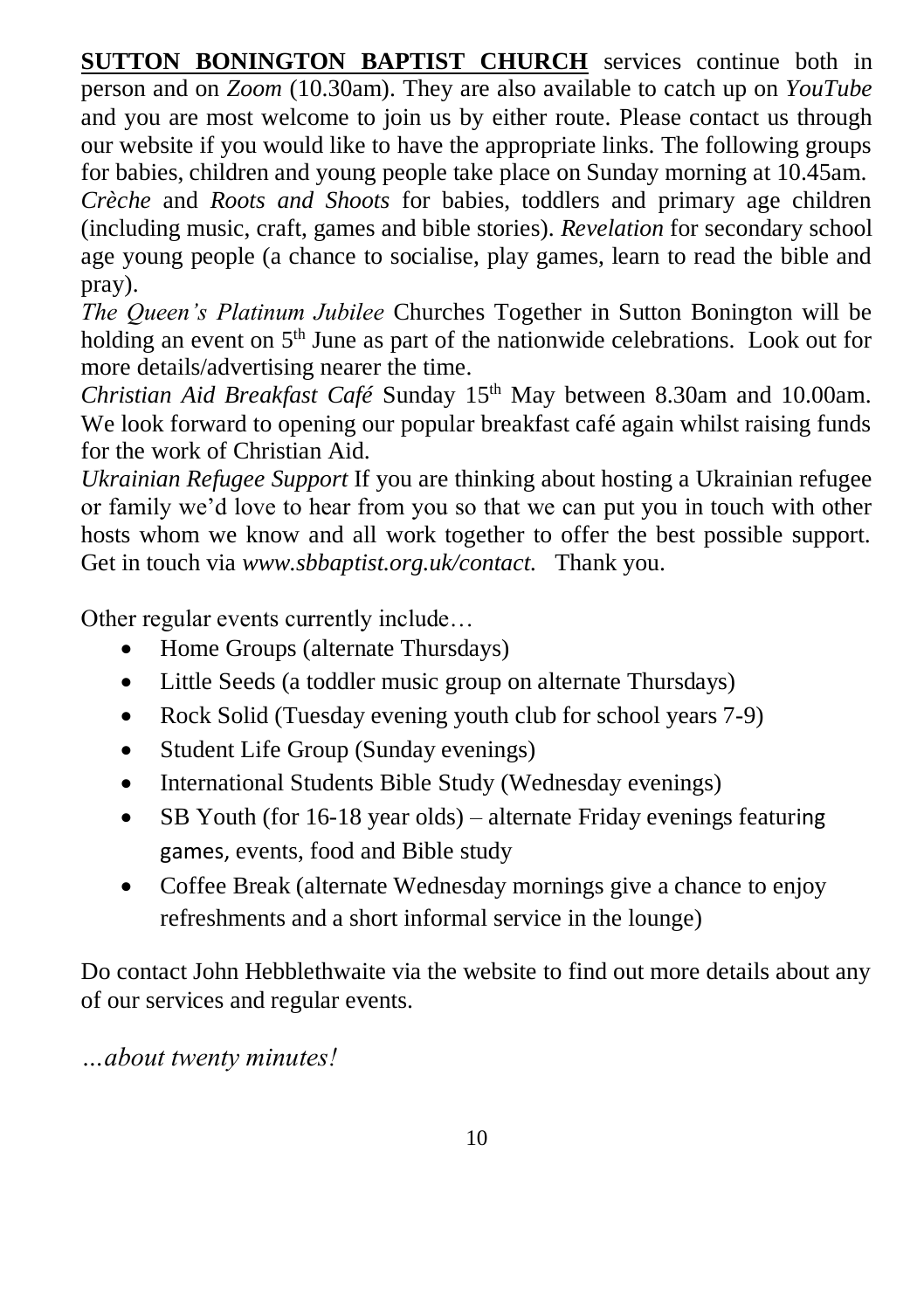**SIMPLY WORSHIP : SUNDAY 29th MAY** Where there are five Sundays in a month, we hold a Simply Worship service at St James church, Normanton, which is run by members of our congregation and includes music, readings and prayers – but no sermon! Our next one is on  $29<sup>th</sup>$  May at 9.30am and all are welcome to join us.

**SOAR VALLEY U3A** will be holding its Annual General Meeting at 2.00pm on Tuesday 31st May in Normanton-on-Soar Village Hall. The guest speaker will be Mike Lister whose talk is entitled *All About Playing Cards*. Mike is a U3A member and will cover the history, mystery, and other interesting facts associated with the humble playing card. A table top display will show some of the cards discussed during the talk. Non-members who are retired are welcome to attend.

*Soar Valley U3A (University of the Third Age) provides relaxed learning and leisure activities for retired people in your area. For more information, phone Membership Secretary Marilyn Wood on 07812 913807 or visit our website by searching* Soar Valley U3A*.*

**CONTRIBUTIONS FOR THE NEXT ISSUE** please to Arnold Goodwin (674563), Christine Elliott (844045), Penny Shuttleworth (672442) or Geoff Parnell (672639) by Monday 6<sup>th</sup> June. *This will cover events for the months of July and August.* Our e-mail address is *[villnews@yahoo.com](about:blank)*



# *QR CODE FOR CHRISTIAN AID DONATIONS*